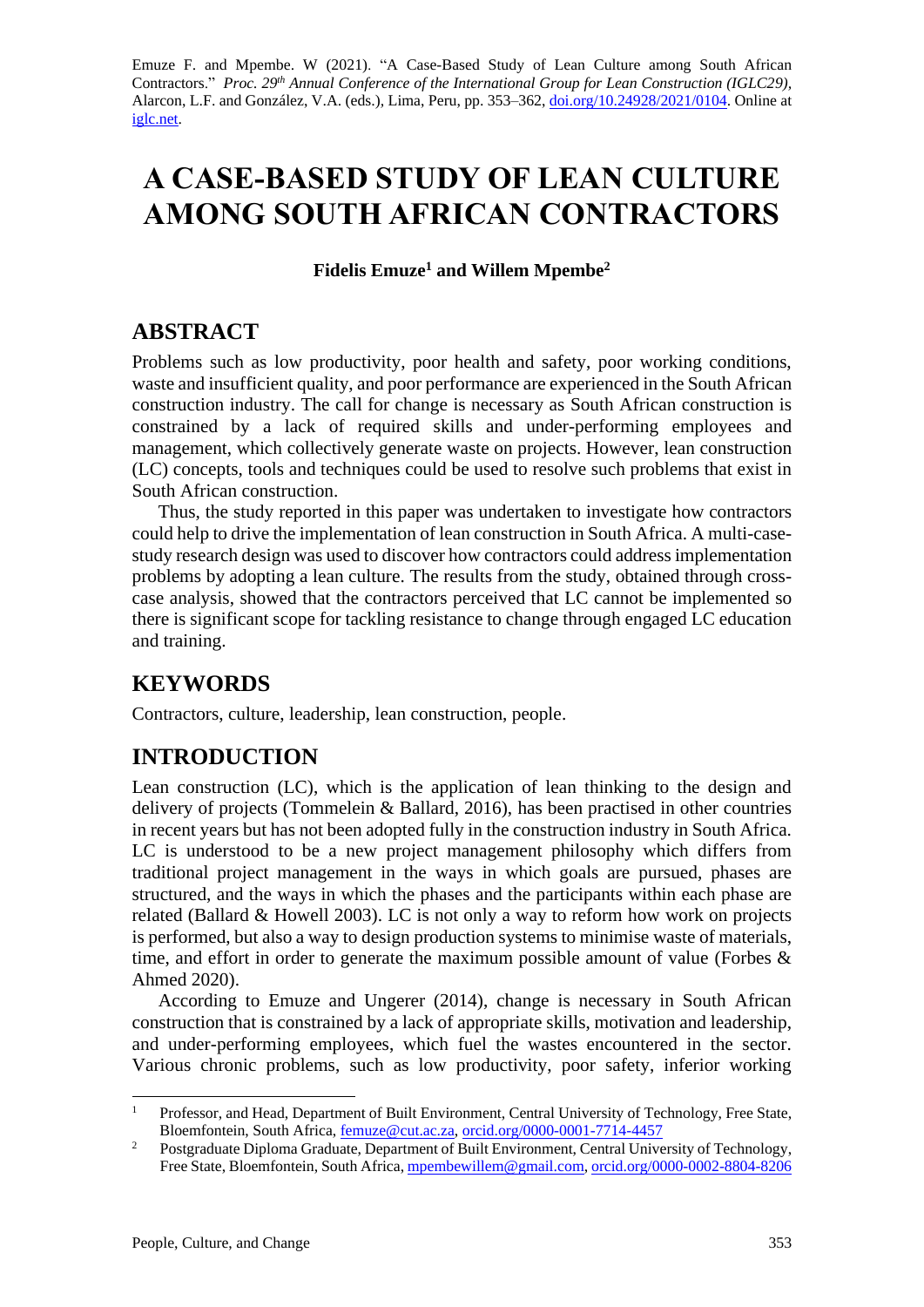conditions, waste and defects are experienced in South African construction, similar to other countries around the world (van Rooyen 2010). However, other countries (especially developed countries in North America and Europe) have embraced LC to solve some of these common problems. AL-Najem et al. (2012) noted that there is growing concern in the corporate world about the implementation of lean practices in large organisations and small- and medium-sized enterprises (SMEs). One of the reasons for this is a lack of understanding of culture, and the critical issues of lean implementation are related to organisational culture (AL-Najem et al. 2012).

The need for change in South African construction is evident from the number of performance-related issues that have appeared in media headlines relating to fatalities and overruns of project time, amongst others (Emuze & Ungerer 2014). Contractors should consider the implementation of lean practices to improve project and business outcomes. However, the efforts of contractors will fail to have an effect if organisational cultural barriers, militating against successful implementation, are not identified and understood. In effect, knowing the cultural barriers of an organisation helps to achieve successful implementation of LC to obtain optimal results (Sarhan & Fox 2013).

The central research question of this study was how contractors could help to drive the implementation of lean construction in South Africa. Although management problems facing contractors, and the leadership attributes that affect how contractors think and act lean were also examined in the study, in this paper, the data on how managing organisational culture could help contractors to engender lean practices in their enterprises have been presented.

#### **OVERVIEW OF HOW CULTURE AIDS LEAN PRACTICES**

Lean principles relate mainly to reducing waste in either project or organisational processes. Thus, establishing an organisational culture with a waste elimination mind-set promotes the lean philosophy (Puvanasvaran et al. 2015). According to Scoggin (2017), it has been reported that cultures not only affect the psychological process of individuals, but also the sociological, political, and economic functioning of organisations. Culture is a key factor in successful implementation of lean principles, for it determines the acceptance or rejection of ideas or processes and, ultimately, whether an organisation can be sustained in a competitive environment (Pakdil & Leonard 2015). Contractors are involved directly in the process of implementation and, therefore, have an understanding of organisational culture, its impact on performance, and its effects on employees' behaviour. Puvanasvaran et al. (2015) mention that it is necessary also to change the organisational structure to make it more flexible, and continue by arguing that flexibility enables the redeployment of organisational resources to satisfy customers' needs. To avoid employees' resistance to change, it is critical to involve all employees in the adoption of the principles from the start.

Organisational culture has an impact on performance since it affects behaviour, and also it is a key factor in the success of lean processes because culture determines whether an idea or process is accepted or resisted (Santorella 2017). Organisational culture also provides employees with an organisational identity, which normally begins with a leader who articulates and implements particular ideas and values in the form of an organisational vision. Implementation of lean practices requires significant investments by the organisation, including time and money but, if employees return to previous behaviour, the improvement cannot be sustained over time and fails. An effective, lean manufacturing transformation requires an organisation to identify and address the culture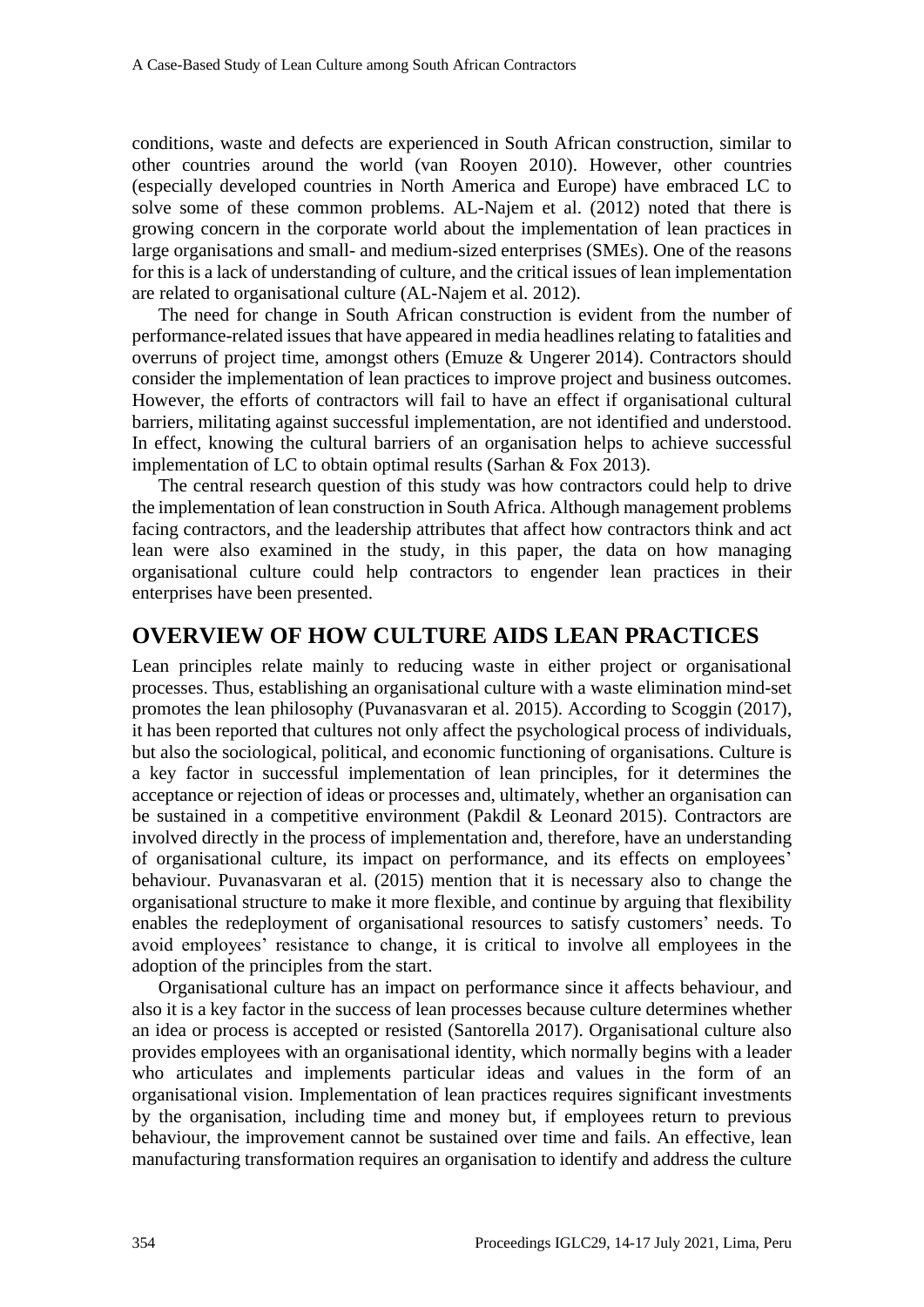within its working environment (Ahmad 2013; Fadnavis et al. 2020). Fadnavis et al. (2020) showed that there is a positive correlation between organisational culture and the ability of team members to engage in structured problem-solving practices for continuous improvement. Thus, leaders need to possess an understanding of the various types of organisational cultures in order to create and align the organisational structure effectively to the desired lean system.

Leadership, communication, empowerment and teamwork are elements of lean culture that are essential to improvement (Rubrich 2012). These four elements will help contractors to develop guiding principles or behavioural expectations. Sarhan and Fox (2013) show that although there seems to be positive trends in the development of a lean culture amongst UK contractors, but there is a major lack of understanding of how to successfully apply lean to specific construction processes and activities. According to Sarhan and Fox (2013 p.3), the construction industry is known to be opportunistic, prone to conflict and resistant to change. Therefore, changing traditions and behaviour is a necessary prerequisite for implementing LC in South Africa. Several authors have discovered that structural patterns in resistance to change, apathy towards, or limited, training, and lack of contractor engagement hinder the implementation of lean practices in organisations (Rooke 2020).

Having explored how LC should be implemented by contractors in South Africa, van Rooyen (2010) contended that construction companies need to learn how to manage in an environment of rapid change and uncertainty, and LC offers concepts and tools to assist them. Nine years after the study by van Rooyen (2010), it is still unclear whether such learning is taking place within construction organisations in South Africa.

#### **RESEARCH METHOD**

The scope of this study involved three building projects in Bloemfontein, South Africa. The three cases were on-going, commercial construction projects at the time of data collection in 2019. A case-study research strategy was used for the study as it promotes in-depth inquiries (Yin 2013). The data were collected by conducting semi-structured interviews, supported with a demographic questionnaire.

Creswell (2013) emphasised that, when dealing with case studies, a researcher must select a sampling strategy that represents multiple perspectives in order to build sound empirical evidence. According to Yin (2013), the sampling strategy determines the depth of the accumulated empirical detail. For this reason, the sample was selected according to the purposive convention, as explained by Yin (2013).

The three projects were selected purposively, based on the experience of the main contractors in terms of managing projects. The same criteria (experience and exposure) were followed in selecting the consulting professionals who were interviewed. The interviewees included contract managers, site agents, a site engineer, construction project managers, foremen, supervisors, quantity surveyors, artisans, and general workers and their respective assistants, as shown in Table 1. The consulting engineer's team had been appointed to advise the projects in all three cases, which was why they were considered as being part of managing the projects. The client and sub-contractors did not form part of the interviews because they did not form part of running or managing the projects.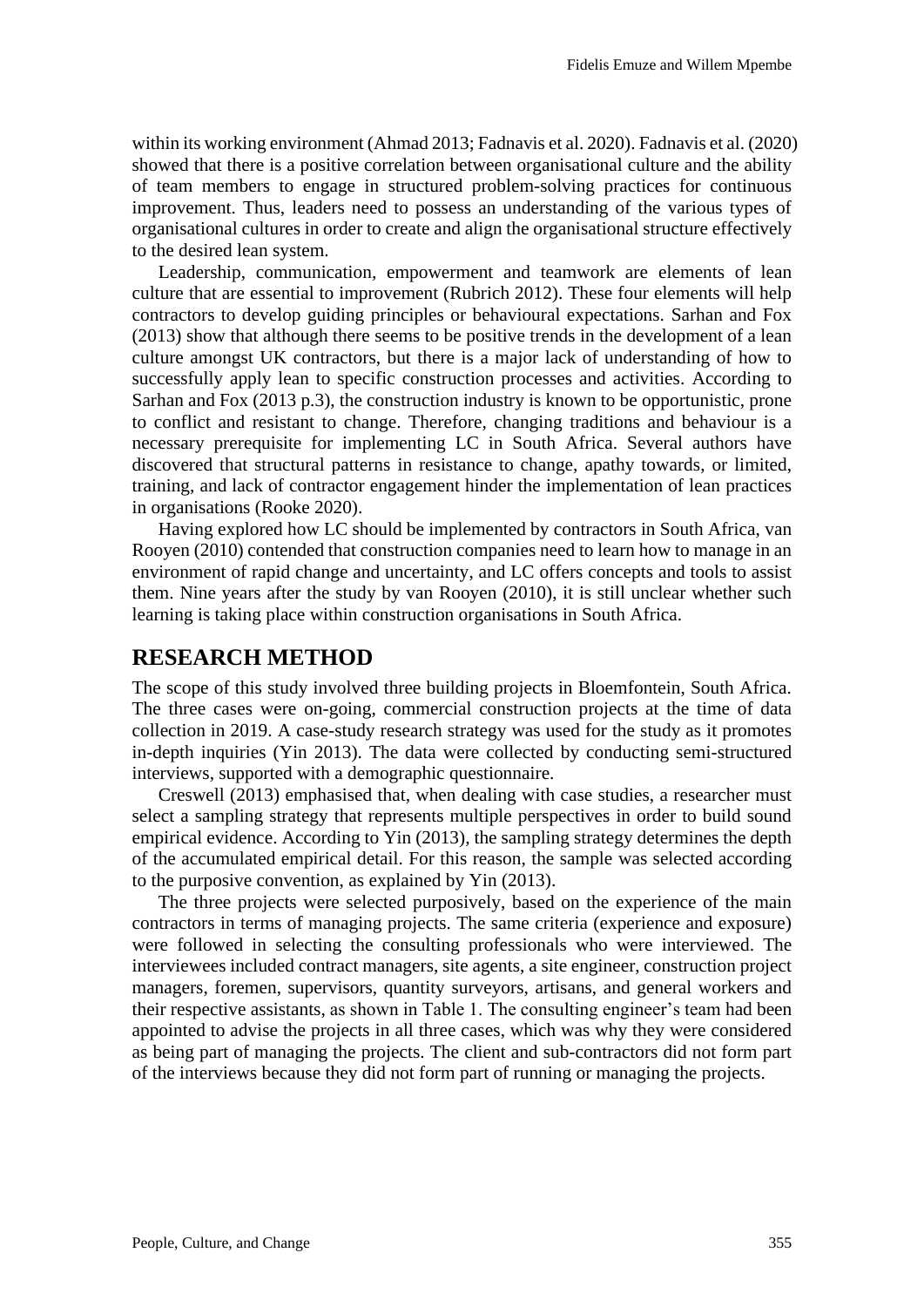|                                          | Table 1: Demographic Data                                                                                                        |                                             |     |
|------------------------------------------|----------------------------------------------------------------------------------------------------------------------------------|---------------------------------------------|-----|
| Case                                     | <b>Construction Team</b>                                                                                                         | <b>Consulting Team</b>                      | No. |
| Case Project 1:<br>(Retail Organisation) | 1 Site manager<br>3 Foremen<br>1 Jnr Foreman<br>1 Artisan (steel)                                                                | 2 Project managers                          | 9   |
| Case Project 2:<br>(Parking Garage)      | 1 Project manager<br>1 Director<br>1 Contract manager<br>1 Jnr Site agent<br>1 Project administrator<br>2 Jnr Quantity surveyors | 1 Contract manager<br>1 Technician          | 8   |
| Case Project 3:<br>(Refurbishment)       | 1 Contract manager<br>1 Jnr Contract manager<br>1 Quantity surveyor<br>2 Jnr Quantity surveyor<br>1 Site engineer                | 1 Principal technician<br>1 Project manager | 8   |
| <b>Total Interviewees</b>                |                                                                                                                                  |                                             | 25  |

The data analysis in case studies involves consolidating details about the case by examining, categorising, tabulating, and assembling the evidence to produce meaning. Yin (2013) mentioned that similarities across cases lead to replication of results in multiple case studies. Such replication provides the basis for compelling arguments. Also, Yin (2013) highlighted five analytical techniques for textual data analysis. These include pattern matching, explanation building, time series analysis, logic models, and cross-case synthesis. Cross-case analysis was suitable for this research since it involved data from interviews that were required to interpret the elements of each case. The textual data from the interview followed the open ended questions while the statistical data presented in the next section are descriptive to summarise the perspectives of the interviewees. Most of the interviewees agreed that LC is a process of eliminating waste, which can be implemented in South Africa (Table 2). They affirm their awareness of LC and other related concepts so there is a basis for their participation on the study. However, there level of engagement is limited as outlined in Emuze et al. (2017).

# **RESULTS AND INTERPRETATIONS**

In Table 2, it is shown that, of the 25 interviewees, 23 (six from case project 1, nine from case project 2 and eight from case project 3) agreed that LC involves a continuous process of eliminating waste, meeting or exceeding all customer requirements, focusing on the entire value stream, and pursuing perfection in the execution of a construction project, while two disagreed with the statement. The responses showed that most of the interviewees were familiar with LC principles. As indicated in the table, 21 interviewees affirmed that they were aware of the possible impact that LC could have on South African construction. However, 18 of them indicated that, as contractors, they did not think LC could be implemented in South Africa.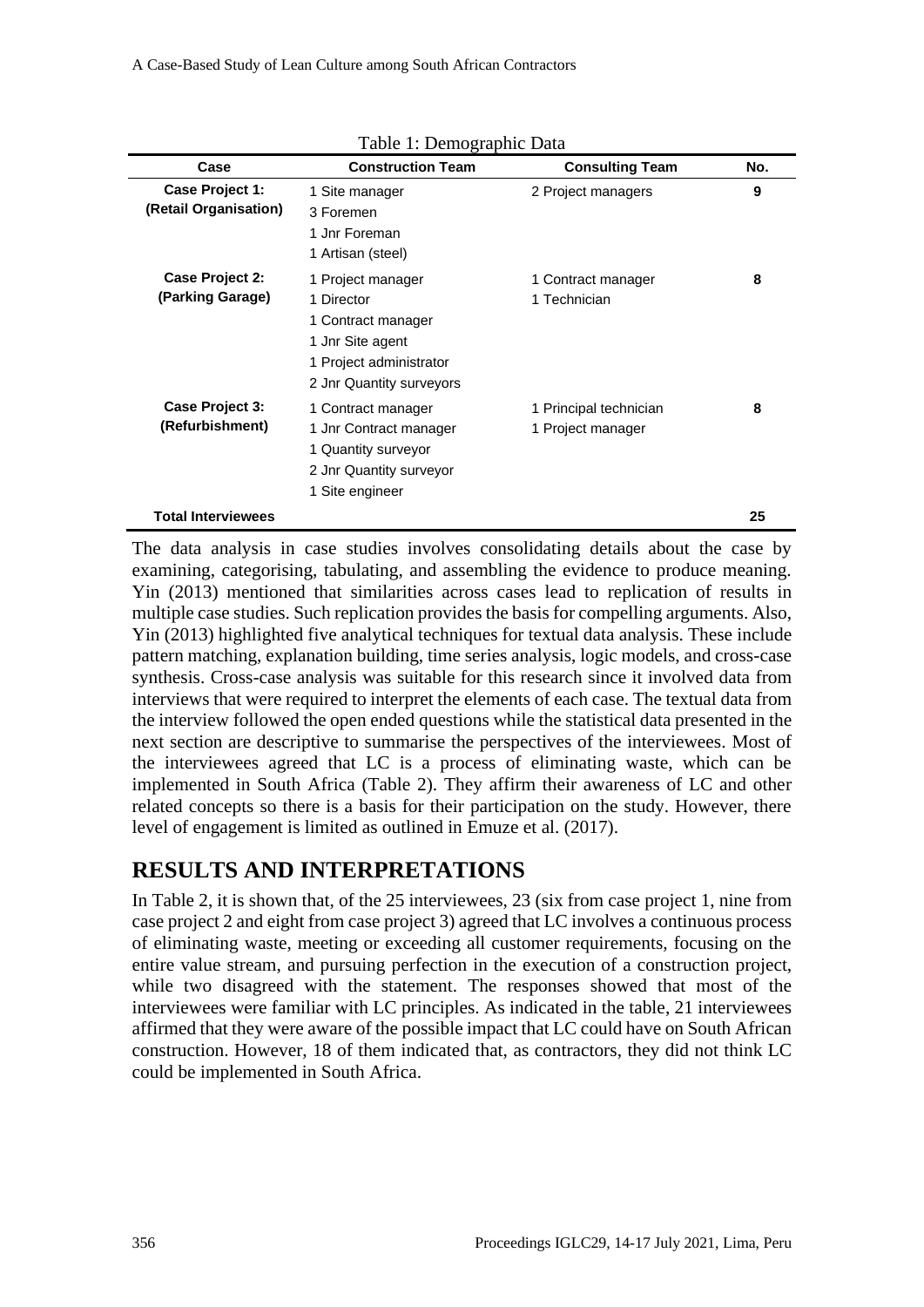| Questions                                                                                                                                       |                     | <b>Interviewees' Responses</b> |               |  |
|-------------------------------------------------------------------------------------------------------------------------------------------------|---------------------|--------------------------------|---------------|--|
|                                                                                                                                                 | <b>Yes</b>          | <b>No</b>                      | <b>Unsure</b> |  |
| Lean construction is continuous process of eliminating waste<br>and meeting all customer requirements, and pursuing perfection<br>on a project. | 6+9+8<br>(23)       | 2                              | 0             |  |
| Awareness of the impact of lean construction in South Africa.                                                                                   | 6+9+6<br>(21)       | $1+2(3)$                       |               |  |
| As a contractor, do you think lean construction can be<br>implemented in South Africa?                                                          | $4 + 7 + 7$<br>(18) | $2+2(4)$                       | $2+1(3)$      |  |

In Table 3, it is shown that 21 interviewees perceived that there was resistance to LC in South Africa, while four of them disagreed. The lack of knowledge about LC among contractors was proposed as a major reason for the slow pace of adoption and four of the interviewees did not agree with the notion. However, most interviewees (23) agreed or strongly agree that leadership in organisations would play a major role in LC becoming mainstream in South Africa. The interviewees also concurred that adopting LC could help to reduce problems in South African construction. Thus, they believed that there should be increased awareness.

| <b>Aspect</b>                                        | <b>Strongly</b><br><b>Disagree</b> | <b>Disagree</b>    | Agree           | <b>Strongly</b><br>Agree |
|------------------------------------------------------|------------------------------------|--------------------|-----------------|--------------------------|
| There is resistance to change to LC in South Africa  | 0                                  | $2 + 1 + 1$<br>(4) | $5+6+5$<br>(16) | $1+2+2$<br>(5)           |
| Lack of LC knowledge is the reason why South African | $0+1$                              | $1 + 1 + 1$        | $4 + 3 + 5$     | $3+5+1$                  |
| construction is taking time to develop the system.   | (1)                                | (3)                | (12)            | (9)                      |
| Leadership plays a significant role in organisations | 0                                  | $1 + 1$            | $4 + 4 + 4$     | $3+4+2$                  |
| transforming to LC.                                  |                                    | (2)                | (16)            | (9)                      |
| Adopting a new system such as LC can help reduce     | $0+1+1$                            | $0+0+0$            | $3+3+6$         | $5 + 5 + 1$              |
| problems in South African construction.              | (2)                                |                    | (12)            | (11)                     |
| There is a need to increase LC awareness in South    | $0+0+0$                            | $0+1+1$            | $1+4+2$         | $6 + 5 + 5$              |
| African construction.                                |                                    | (2)                | (7)             | (16)                     |

Table 3: Perceptions of Contractors' Attitude towards Lean Construction

### **DATA RELATING TO ORGANISATIONAL CULTURE**

The first question put to the participants about organisational culture was whether South African contractors are set in their ways or would they be willing to change.

In Case Project 1, most participants responded positively that contractors would be willing to change their culture. They indicated "Yes", if the benefits of lean construction were to be made clear to all contractors, they would be willing to change. In Case Project 2, the majority responded "No", the organisations just needed to be exposed to better working conditions, such as LC, and firms would see the benefits. In Case Project 3, the majority responded "Yes", more information about LC and awareness would educate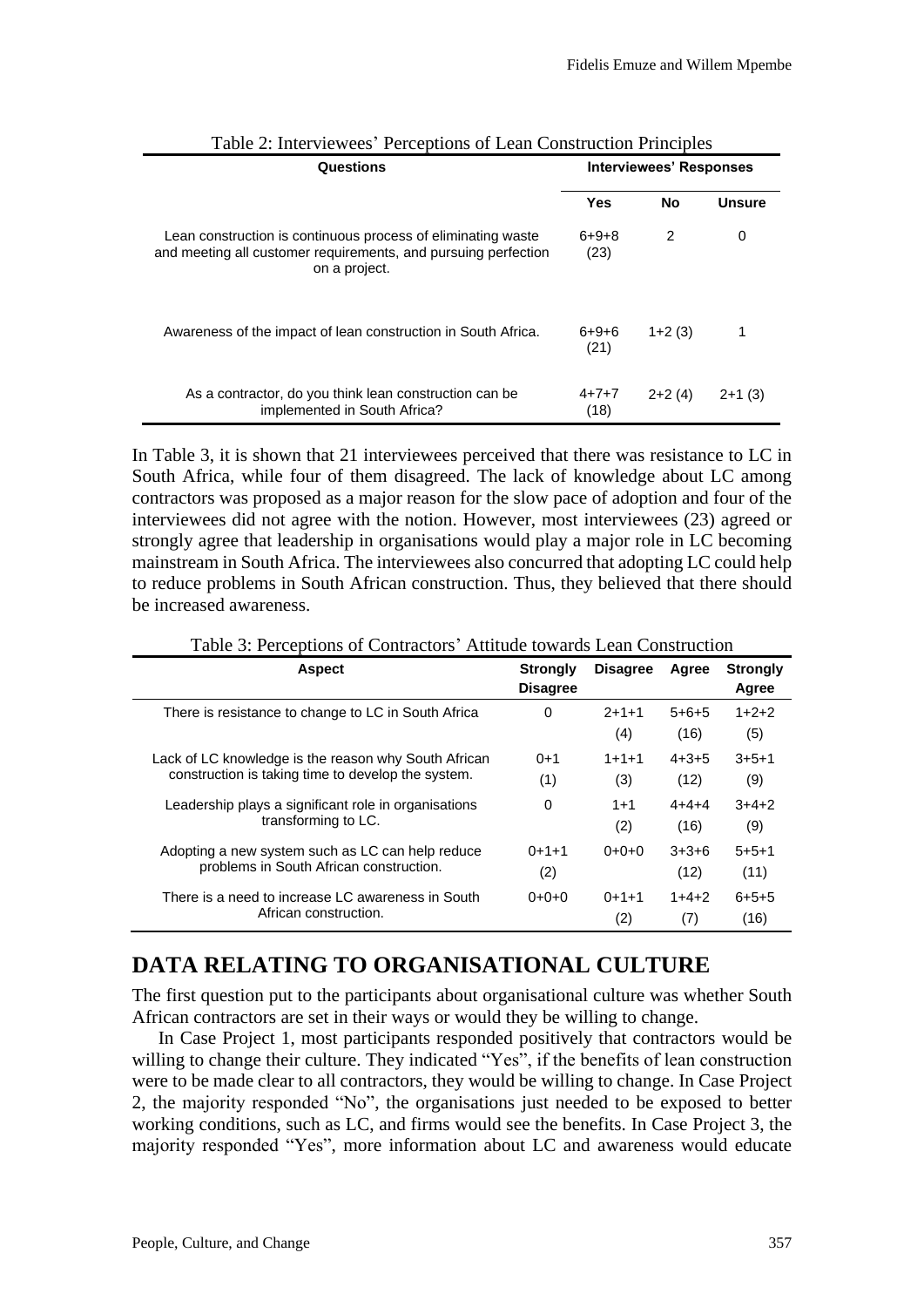them more and, even though people were resisting change, with appropriate systems in place, people would adjust. The responses, as shown in Table 4, indicated that, while change towards LC is possible, the fixation on profit, low awareness of LC benefits, and unethical practices would slow down uptake of the approach. The creation of awareness by leaders in contracting firms, who also prioritise ethical ways of profit-making, should help to dismantle resistance to change. Knowing the dimensions that influence lean effectiveness and the way in which they exercise their influence, would enable company leaders to develop an organisational culture that would support the implementation of lean practices (Pakdil & Leonard 2015).

| Case              | <b>Interview Responses</b>                                                                                                                                        |
|-------------------|-------------------------------------------------------------------------------------------------------------------------------------------------------------------|
| Case<br>Project 1 | No, they are not and the unwillingness to change will derail the success the firms<br>envisage to achieve but they recognise change is inevitable.                |
|                   | Yes, they can change and some are willing because of the economy that is<br>against their company, lack of projects, being feared of company being<br>liquidated. |
|                   | If the benefits of lean construction were to be made clear to all, I believe they or<br>other contractors will change.                                            |
| Case<br>Project 2 | No, they are fearful to adopt new changes.                                                                                                                        |
|                   | No, they just need to be exposed to better working conditions such as lean and<br>they will see the benefits.                                                     |
|                   | Yes, they are somehow set in their ways; most contractors neglect quality of work<br>they deliver.                                                                |
| Case<br>Project 3 | Yes, many are set but corruption plays a big role on projects.                                                                                                    |
|                   | Yes, more information on lean and awareness will educate them more about<br>lean.                                                                                 |
|                   | Yes, even though people are resisting change but, with right systems in place,<br>people will adjust.                                                             |
|                   | No, South African contractors' main focus on project is making money instead of<br>delivering to meet customer satisfaction.                                      |

|  |  | Table 4: Responses Related to Change in Organisational Culture |
|--|--|----------------------------------------------------------------|
|  |  |                                                                |

The second question put to the participants about organisational culture was whether their company could operate at more profitable levels with their current leadership culture. Across the cases, the majority indicated "Yes", their company could operate at more profitably with the current leadership, while few participants indicated "No", change was needed in management and that there was not enough synergy within management.

The purpose of this question was to check whether a different leadership approach to management could make a difference in their performance. In Table 5, it is shown that few interviewees were in favour of an alternative leadership approach to managing their projects. There were only a few dissenters among them. The comments in Table 4 and 5 showed that there was scope for engaged and informed LC training among the firms involved in the case projects.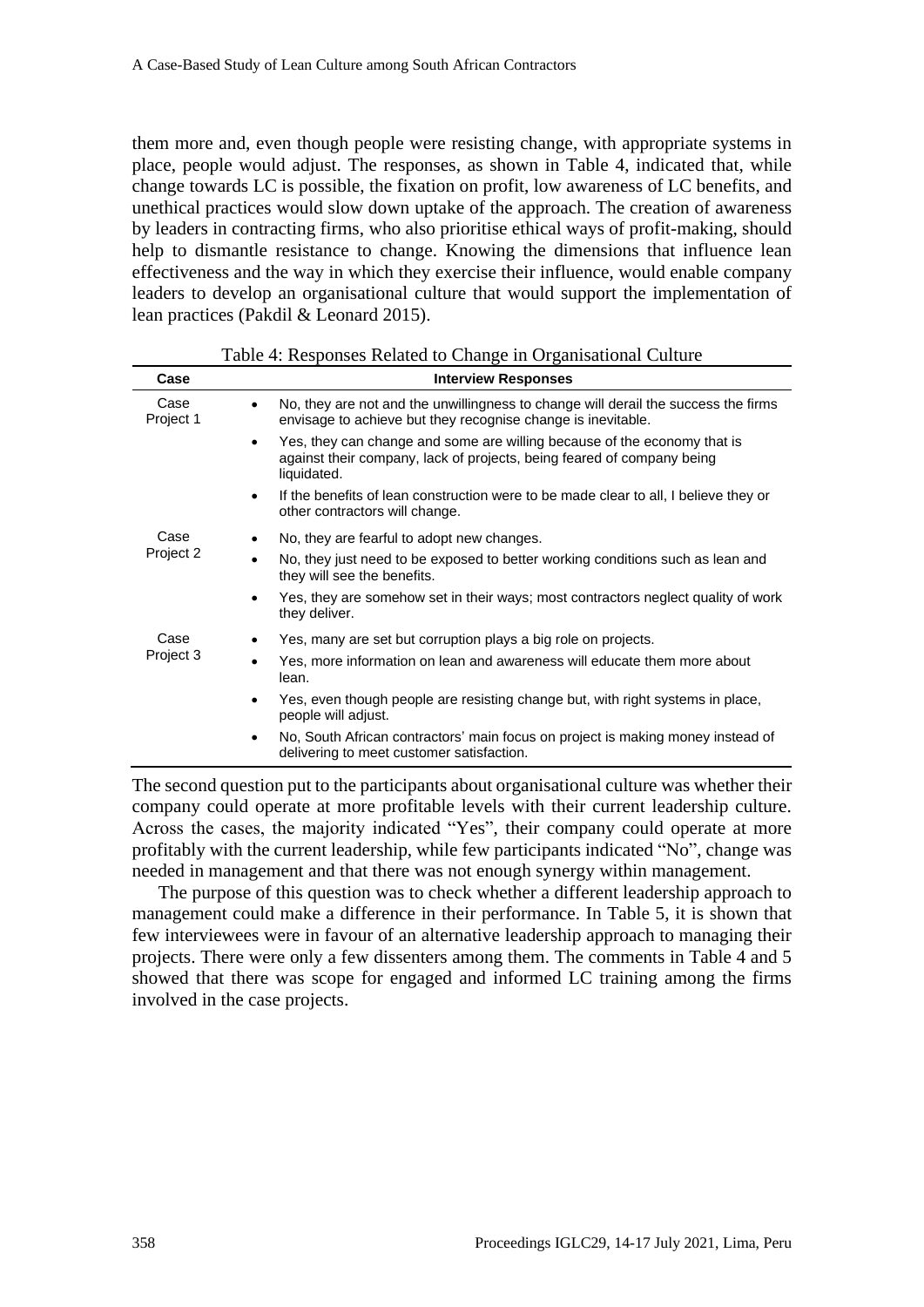| Case              | <b>Interview Responses</b>                                                                                                                                                                          |
|-------------------|-----------------------------------------------------------------------------------------------------------------------------------------------------------------------------------------------------|
| Case<br>Project 1 | Yes, diversity and commitment to apply lean concept should be key.                                                                                                                                  |
|                   | Yes, in terms of tendering such as charging high from doing projects, but as for<br>$\bullet$<br>running the projects things are done smoothly.                                                     |
|                   | No, the leadership is fine.<br>$\bullet$                                                                                                                                                            |
| Case<br>Project 2 | Yes, fresh ideas bring new thinking.                                                                                                                                                                |
|                   | Yes, the current leadership approach has to be utilised and judging the<br>$\bullet$<br>challenges currently facing management it is quite clear that a different option or<br>choice can be tried. |
|                   | Yes, there is always better way or different leadership approach to better what is<br>$\bullet$<br>currently done.                                                                                  |
|                   | No, we have great management team.                                                                                                                                                                  |

Table 5: Responses to Organisational Culture Relating to Leadership Style

The third question about organisational culture asked the participants to indicate whether a different leadership approach to management could make a difference to company performance.

Relating to the practice of organisational culture, the responses in Table 6 indicated that the elements of LC were not addressed adequately. In Case Project 2, the project team admitted that the current leadership approach had to be utilised and, judging from the challenges currently facing management, it was quite clear that a different option should be tried. In Case Project 3, the team responded that the management and leadership were tools, so bringing in new ideas would lead the firm to greener pastures, as change towards improvement is always needed and LC would bring that. The responses in Case Project 1, where the majority believed that current leadership was fine, gave an opportunity to engage the team with LC philosophies, such as continuous improvement.

| Case              | <b>Interview Responses</b>                                                                                                                                                                         |
|-------------------|----------------------------------------------------------------------------------------------------------------------------------------------------------------------------------------------------|
| Case<br>Project 1 | Yes, can improve productivity and also save money.                                                                                                                                                 |
|                   | It can improve some sort of way maybe on financial side; company can get more money out<br>of it.                                                                                                  |
| Case<br>Project 2 | Yes, we will finish project within the client budget.                                                                                                                                              |
|                   | Yes, provided that what lean entails, how it should be implemented and continue to use it.                                                                                                         |
|                   | Yes, it encourages sustainable construction and sustainable construction as a key dimension<br>of sustainable development, making construction saving a lot of cost on material and<br>procedures. |
|                   | Yes, it is better for construction and the future development policies of organisations.                                                                                                           |
|                   | Yes, lean with the aim of decreasing time, waste of material and increase in production need<br>to involve all parties in the project from design team to planning.                                |
|                   | Yes, lean is a sustainable thing.                                                                                                                                                                  |
| Case<br>Project 3 | Yes, lean provides essential features such as clear set of objectives for delivering projects.                                                                                                     |
|                   | Yes, company can see ways to mitigate delays and cost overruns; also removal of waste.                                                                                                             |
|                   | Yes, lean will ensure better management skills which will improve overall work environment<br>in terms of material handling, staff participation and productivity.                                 |
|                   | Yes, workers will be exposed to training and would be better at what they are doing on site.                                                                                                       |
|                   | Yes, lean thinking will minimise waste and encourage efficiency.                                                                                                                                   |

Table 6: Responses to Organisational Culture Relating to the Viability of LC

The fourth question about organisational culture asked the interviewees whether lean thinking was a viable option for better performance and management change in their company.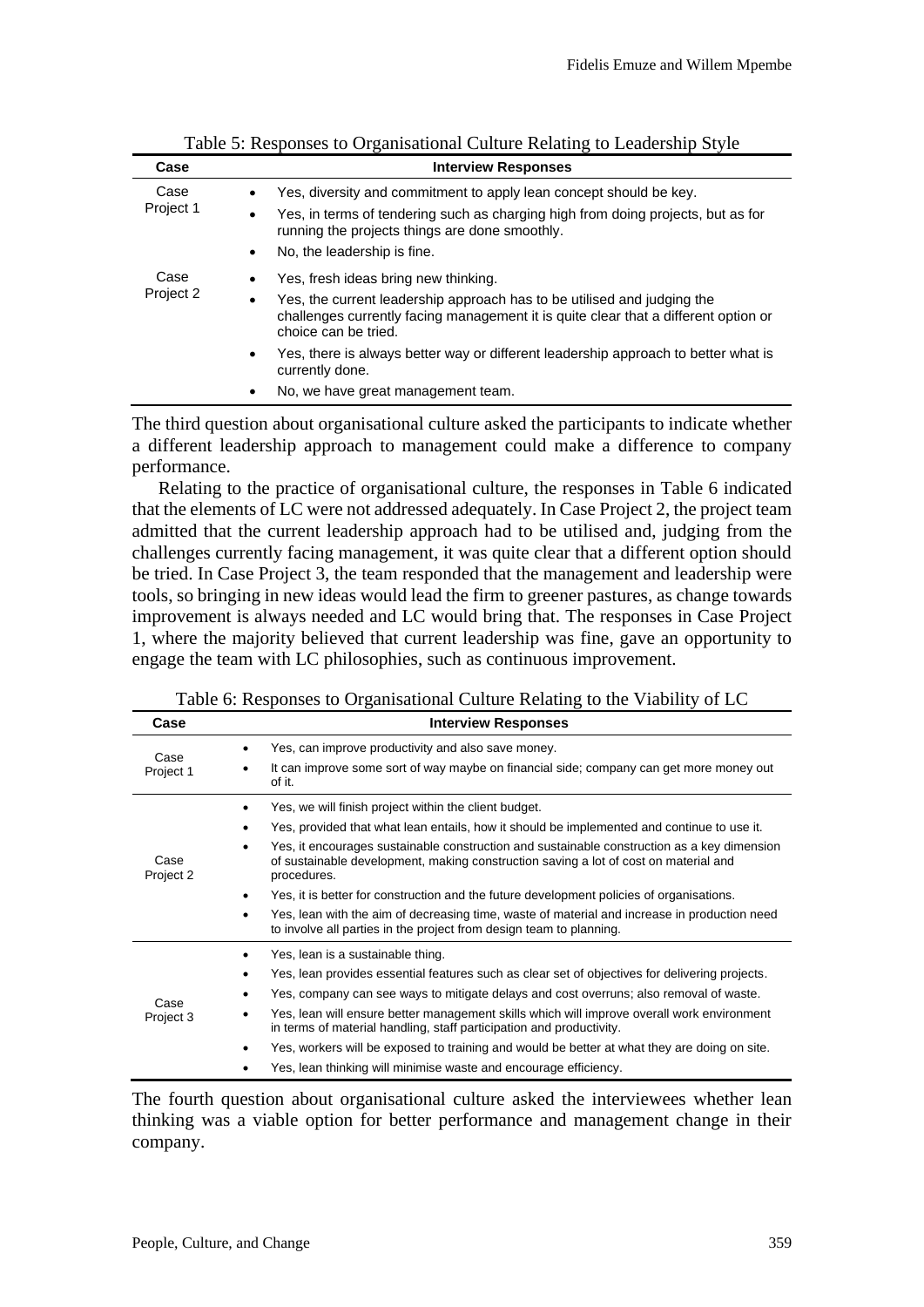The participants had different views on LC being a viable option for better performance. In Case Project 1, the majority responded "Yes", LC could improve productivity, it could improve the financial in side some way, and the company could gain more money out of it. In Case Project 2, the interviewees responded "Yes", LC would be better for construction and the future development work of organisations. With the aim of decreasing time and waste of material, and increasing production, it would be necessary for LC to involve all parties in a project from design team to planning. In Case Project 3, the interviewees said "Yes", LC would ensure better management skills, which would improve the overall work environment in terms of material handling, staff participation and productivity. Also, workers would be exposed to training and would be better at what they were doing on site.

#### **CONCLUSIONS**

The question of how contractors could help drive the implementation of lean construction in South Africa was examined in the qualitative study reported in this paper. The findings of the study revealed that, although awareness of LC existed, contractors were resisting implementation. While some contractors believed that change was necessary and that LC promised great potential, there was dissent amongst the participants in the study sample. The interviewees were yet to come to the understanding that LC is based on a culture of respect and continuous improvement, aimed at creating value for the client by removing waste from the design and construction process (Seed 2017). As an illustration, the interviewed contractors can try to learn from DPR Construction. The form is an LC leader that attributed its success to its people and culture Maestas  $\&$  Parrish, 2014). In the firm, values and foundational principles are aligned to the positive change in the company.

It can be argued that the lack of projects demonstrating LC, the lack of hands-on experience of LC, and limited LC competencies among the contracting teams contributed substantially to their perspectives. The variance in views about LC might account for the inability of the project team-members interviewed to address the concepts in their organisations. Also, the interviewees had little knowledge of LC and its benefits according to the data.

Given that knowledge can be acquired through observation and study, it is essential to make LC education and training more accessible to practitioners through formal qualifications and continuous professional development (CPD) courses. Although researchers in tertiary education in South Africa are now producing treatises, dissertations and theses on LC from mainly two universities, the renewal of curriculum will add more strength to this endeavour. In a short time, availability of CPD courses could assist busy professionals such as the interviewees who indicated that their management have not tried LC in their performance improvement drive.

Thus, it was apparent that LC culture was lacking among contractors in the region. The challenge to implement LC lies in the establishment of an organisational culture that will enable the system to operate better in project-based, organisational settings. A step in the right direction to remedy the situation would be to use leadership, communication, empowerment, and teamwork (four elements) to effect change of culture in organisations. Doing so will support the use LC to create a common language and culture in contracting firms by providing an environment in which people with varying competencies and education can come together for a common good, which is about creating value for the client and society (Rubrich 2012).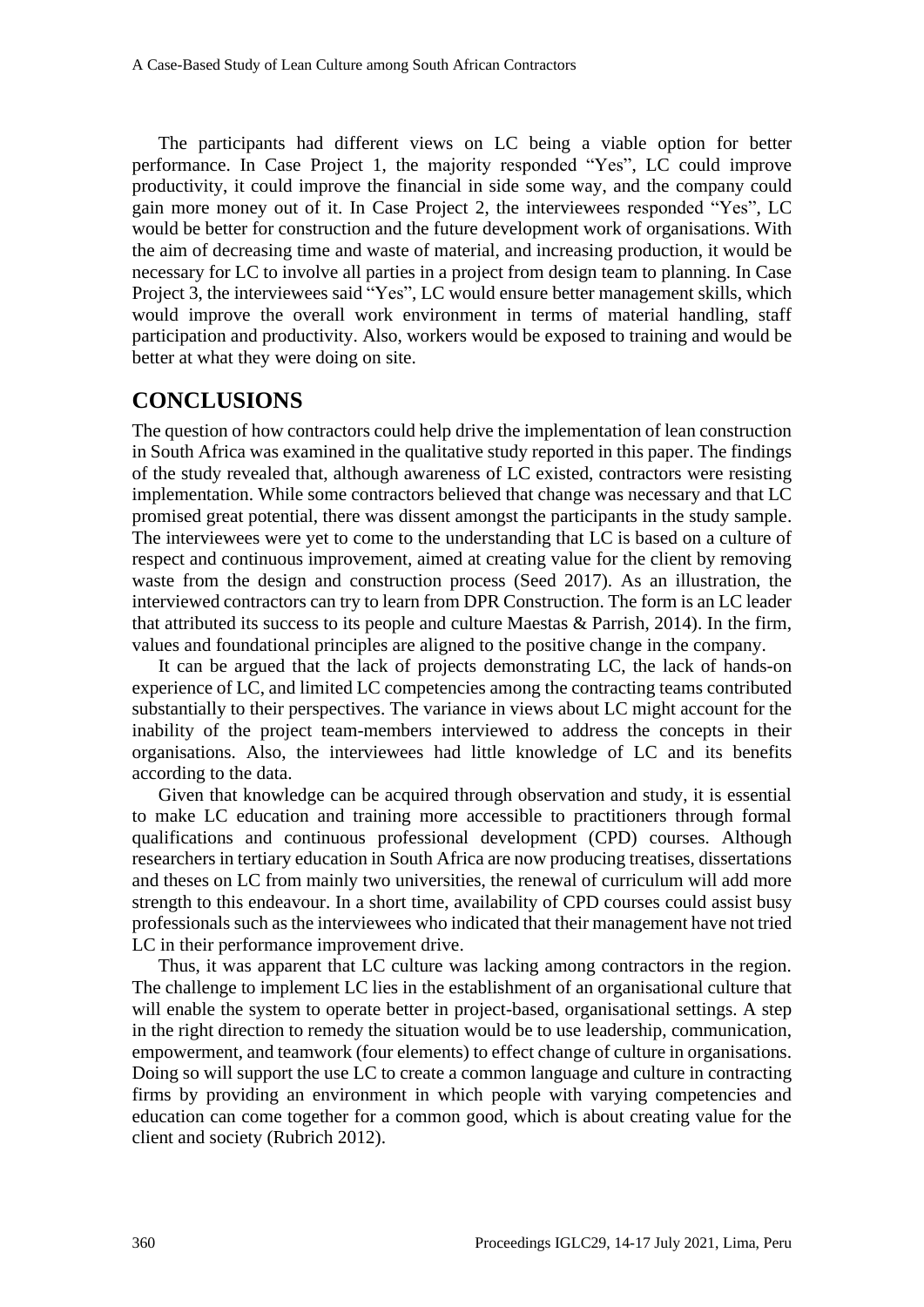Further research would examine how the cultural framework, which is inclusive of the four elements mentioned, could be deployed in construction companies in South Africa.

## **ACKNOWLEDGMENTS**

The authors would like to thank in advance all reviewers for their positive feedback on how to improve the paper. We would also like to thank the industry participants in the study.

### **REFERENCES**

- Ahmad, S.A.S. (2013). "Culture and lean manufacturing: Towards a holistic framework." *Aust. J. Basic Appl. Sci.*, 7(1), 334-338.
- AL-Najem, M., Dhakal, H. N. and Bennett, N. (2012)." The role of culture and leadership in lean transformation: A review and assessment model." *International Journal of Lean Thinking*, 3(1), 120-138.
- Ballard, G. and Howell, G. (2003). "Lean project management." *Building Research & Information,* 31(2), 119-133.
- Creswell, J.W. (2013). "Qualitative inquiry & research design: Choosing among five approaches (3rd ed.)." Thousand Oaks, CA: Sage.
- Emuze, F., Masoga, T., and Sebetlele, C. (2017). "Lean Opportunity Assessment of Contractors' Supply Chain in South Africa." In: LC3 2017 Volume II – Proceedings of the 25th Annual Conference of the International Group for Lean Construction (IGLC), Walsh, K., Sacks, R., Brilakis, I. (eds.), Heraklion, Crete, Greece pp. 797– 804. [doi.org/10.24928/2017/0052.](https://doi.org/10.24928/2017/0052)
- Emuze, F. and Ungerer, H. (2014). "Change in South Africa Construction: Lessons from Lean Thinking." *Proc., 22nd Annual Conf. of the International Group for Lean Construction,* Oslo, Norway, pp. 1121-1131.
- Fadnavis, S., Najarzadeh, A. and Badurdeen, F. (2020). "An assessment of organizational culture traits impacting problem solving for lean transformation*." Procedia Manuf*., 48, 31-42.
- Forbes, L. H. and Ahmed, S. M. (2020). *Modern construction: Lean project delivery and integrated practices.* 2nd edition. Boca Raton: CRC Press.
- Maestas, A. and Parrish, K. (2014). 'Exploring the Roots of Lean Culture at DPR Constuction - A Case Study in Lean culture' In:, Kalsaas, B. T., Koskela, L. & Saurin, T. A., 22nd Annual Conference of the International Group for Lean Construction. Oslo, Norway, 25-27 Jun 2014. pp 1413-1424.
- Pakdil, F. and Leonard, K. M. (2015). "The effect of organizational culture on implementing and sustaining lean processes." *Journal of Manufacturing Technology Management*, 26(5), 725-743.
- Puvanasvaran, P., Tian, R. K.S. and Vasu, S.A. (2014). "Lean environmental management integration system for sustainability of ISO 14001:2004 standard implementation." *Journal of Industrial Engineering and Management*, 7(5), 1124- 1144.
- Rooke, J. (2020). People and knowledge: Lean organization. In: P. Tzortzopoulos, M. Kagioglou and L. Koskela eds. *Lean construction: Core concepts and new frontiers*. London: Routledge, pp. 85-101.
- Rubrich, L. (2012). *An introduction to Lean Construction: Applying lean to construction organizations and processes*. Fort Wayne, IN: WCM Associates.